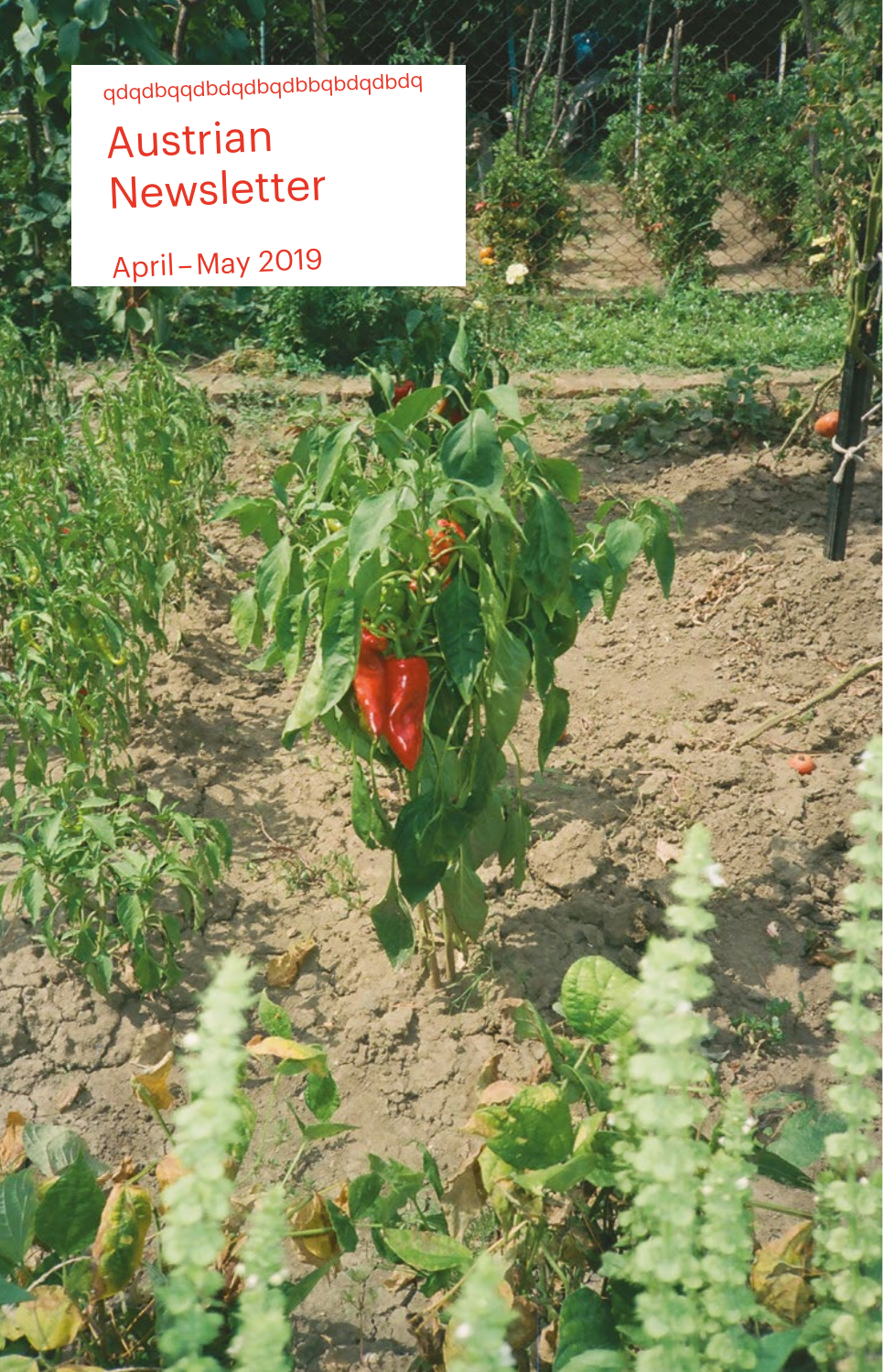### ppdppdppbqbppdppbpp

## Ongoing

### Milein Cosman: Lifelines

#### *Visual Arts Until Wednesday 17 April, Clare Hall Cambridge*

Clare Hall presents its second exhibition of the art of Milein Cosman, who during her long life drew many of the leading cultural figures of the 20th century. This exhibition presents some of her renowned images of musicians, writers and artists, including her husband, Hans Keller. The exhibition coincides with the centenary of Hans Keller.

Clare Hall, University of Cambridge, Herschel Rd, Cambridge CB3 9AL www.clarehall.cam.ac.uk

### Wolf Suschitzky Photography Prize Exhibition

*Visual Arts Until Friday 26 April, ACF London*

Presenting the winners and shortlisted artists of a new photography prize launched by the ACF London in tribute to the late Austrian émigré photographer Wolf Suschitzky. Featuring winners Paul Hart (UK) and Marylise Vigneau (Austria) alongside the shortlisted photographers:



Marylise Vigneau, *Teatro Campoamor*, Havana, Cuba, 2017

from Austria: Kathrin Delhougne, Mario Kiesenhofer, Naa Teki Lebar and Siegmund Skalar: and from the UK: Lilli Burridge Payne, Christopher Gunson, Anita Strasser and Alice Zoo.

### Franz West

*Visual Arts Until Sunday 2 June, Tate Modern, London*

Ironic, irreverent, yet profoundly philosophical, Austrian artist Franz West (1947–2012) was a key figure in European art in the late 20th century. He brought a punk aesthetic into the pristine spaces of art galleries and his abstract sculptures, furniture, collages and large-scale works are direct, crude and unpretentious.

Tate Modern, Bankside, London SE1 9TG [www.tate.org.uk](http://www.tate.org.uk) 



Franz West, *Untitled*, 2007

### Refuge, The Art of Belonging

#### *Visual Arts Until Saturday 29 June, Abbot Hall, Cumbria*

This exhibition tells the story of artists who entered Britain as a result of Nazi occupation alongside a community project exploring the lives of refugees living in Cumbria.

Abbot Hall Art Gallery & Museum of Lakeland Life & Industry, Kendal, Cumbria LA9 5AL [www.lakelandarts.org.uk](http://www.lakelandarts.org.uk)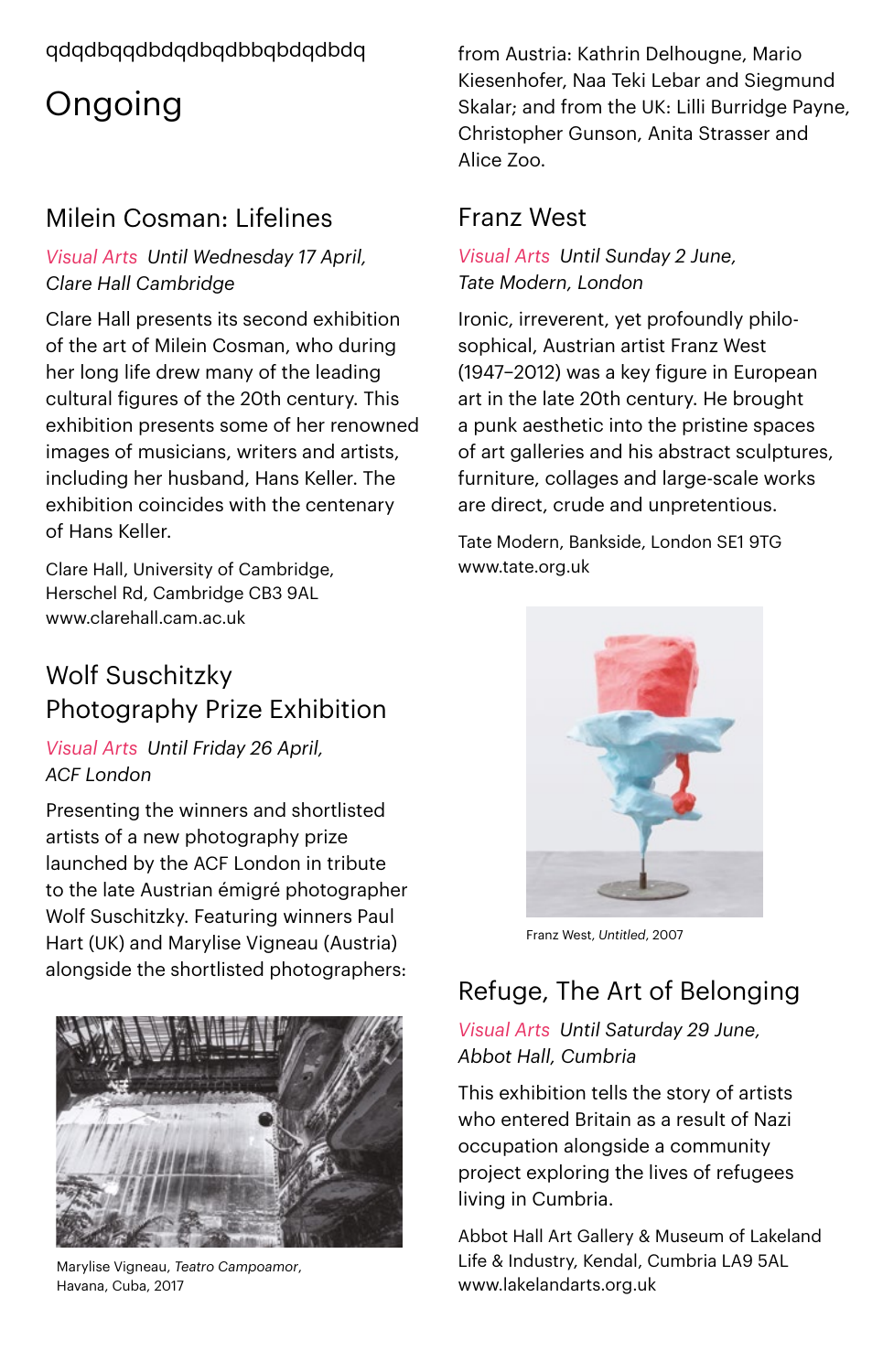## April

### Hanna Bachmann Solo Piano Concert

#### *Music Thursday 4 April, 7pm, ACF London*

The young pianist Hanna Bachmann was born and raised in Vorarlberg. She completed both her bachelor's and master's degrees at the Mozarteum Salzburg with distinction and has performed throughout Europe. Some highlights of the current season include performances with the Sinfonietta Vorarlberg and the Bodenseefestival, as well as concert tours in the US, Canada and London.

Additional performances:

Friday 5 April, 1pm: Charlton House, Charlton Rd, Greenwich, London SE7 8RE [www.greenwichheritage.org/visit/charlton](https://www.greenwichheritage.org/visit/charlton-house)[house](https://www.greenwichheritage.org/visit/charlton-house)

Tuesday 9 April, 6.30pm: University Women's Club, 2 Audley Square, London W1K 1DB [www.universitywomensclub.com](https://www.universitywomensclub.com/)



Hanna Bachmann © Nancy Horowitz

### European Poetry Festival – Austria

#### *Literature Wednesday 10 April, 7pm, ACF London*

Three groundbreaking contemporary Austrian poets come to London to present

brand-new collaborations with UK-based counterparts. Featuring Sophie-Carolin Wagner & Nick Murray, Fabian Faltin & SJ Fowler, Frank Ruf & Han Smith.

The evening will open with solo readings by other European poets visiting for the festival including John Mateer, Keti Chukhrov, Mathura, Konstantinos Papacharalampos, Maria Malinovskaya, Andreja Štepec and more.

[www.europeanpoetryfestival.com/austria](https://www.europeanpoetryfestival.com/austria)

### 1989 & Beyond: The New Shape of Europe

*Conference Thursday 11 April, 9am – 5pm, University College London*

In a special Central European symposium Austrian politician and expert in Central and South Eastern Europe Dr Erhard Busek and theatre producer Bärbel Strehlau join renowned politicians, scholars and artists from the Czech Republic, Poland, Slovakia and the UK to discuss the events around 1989, the current status of the EU and future European perspectives.

In cooperation with UCL School of Slavonic & East European Studies, the Embassy of the Czech Republic, Embassy of the Republic of Poland and Embassy of the Slovak Republic.

UCL Laws, Denys Holland Lecture Theatre, Bentham House, Endsleigh Gardens, London WC1H 0EG

## A Failed Play: Anna-Sophie Berger

#### *Visual Arts Friday 12 April – Sunday 26 May, Cell Project Space, London*

'A Failed Play' is Anna-Sophie Berger's first solo exhibition in London and features a new installation, sculptures and prints. The installation will draw on her 2013 project *fashion is fast,* which was a 36piece fashion collection. Berger studied fashion design at the University of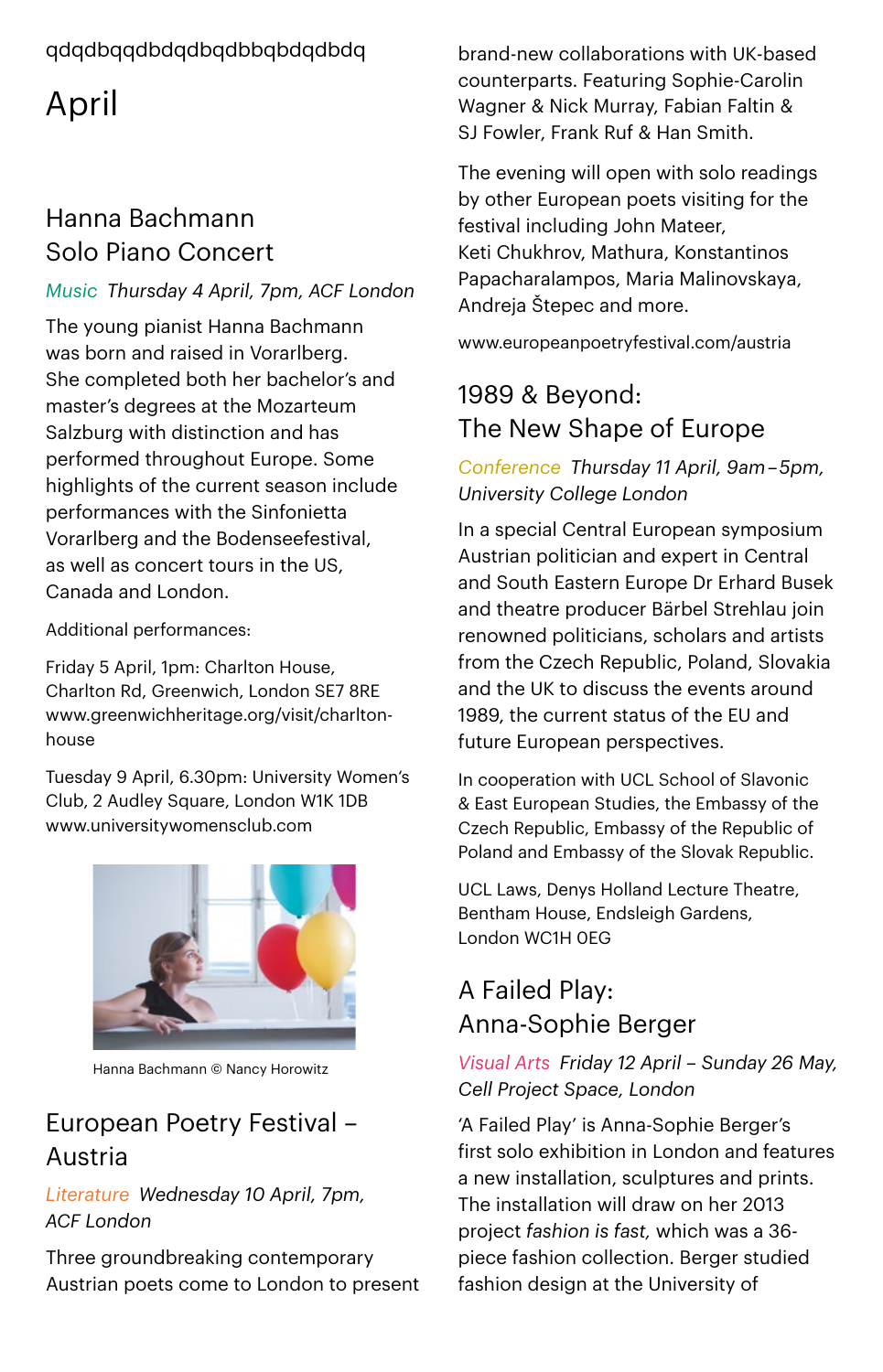

Anna-Sophie Berger, courtesy the artist earthackney.co.uk and Cell Project Space

Applied Arts in Vienna and has exhibited widely in Austria and internationally.

Cell Project Space, 258 Cambridge Heath Rd, London E2 9DA; [www.cellprojects.org](http://www.cellprojects.org/) 

### HVOB in Concert

*Music Saturday 13 April, 6pm, Electric Brixton*

Following a sell-out European club tour last year, the Austrian electronic music duo HVOB returns to the big stage with a world concert tour coinciding with the release of their new album *ROCCO* (on Pias Records). Like the previous two HVOB releases, *ROCCO* also takes a conceptual approach relating 13 separate but dramaturgically connected narratives about letting go, farewells and new beginnings.

Electric Brixton, Town Hall Parade, Brixton, London SW2 1RJ; [electricbrixton.uk.com](http://electricbrixton.uk.com/) 



HVOB © Andreas Jakwerth

#### Soap & Skin

#### *Music Monday 15 April, 7.30pm, EartH*

The third album by Soap & Skin (aka Austrian musician and producer Anja Plaschg)

*From Gas to Solid…* marks her return with her first album in six years. Piano-led, like the last album, her recent compositions feature additional chamber orchestrations and electronic sounds.

EartH, 11–17 Stoke Newington Rd, Stoke Newington, London N16 8BH



Soap & Skin © Poly Maria

### James Choice & The Bad Decisions UK Tour

*Music Thursday 18 – Sunday 21 April, UK Tour*

Vienna's James Choice & The Bad Decisions will embark on a short tour of the UK supporting the release of their current album *The Something in Nothing* (Kleio Records, 2018). The four-headed Austrian / English band will spread their unique blend of singer-songwriter, indie and DIY charm across the UK.

#### UK Tour Dates:

Thursday 18 April: The Reindeer, Dereham Rd, Norwich NR2 4AY

Friday 19 April: Exchange Arts Centre, Russell St, Keighley BD21 2JZ [www.exchangearts.co.uk](https://www.exchangearts.co.uk/)

Saturday 20 April: Manchester Punk Festival [manchesterpunkfestival.co.uk](https://manchesterpunkfestival.co.uk/)

Sunday 21 April: The Spice of Life, 6 Moor St, Soho, London W1D 5NA [www.spiceoflifesoho.com](https://www.spiceoflifesoho.com/)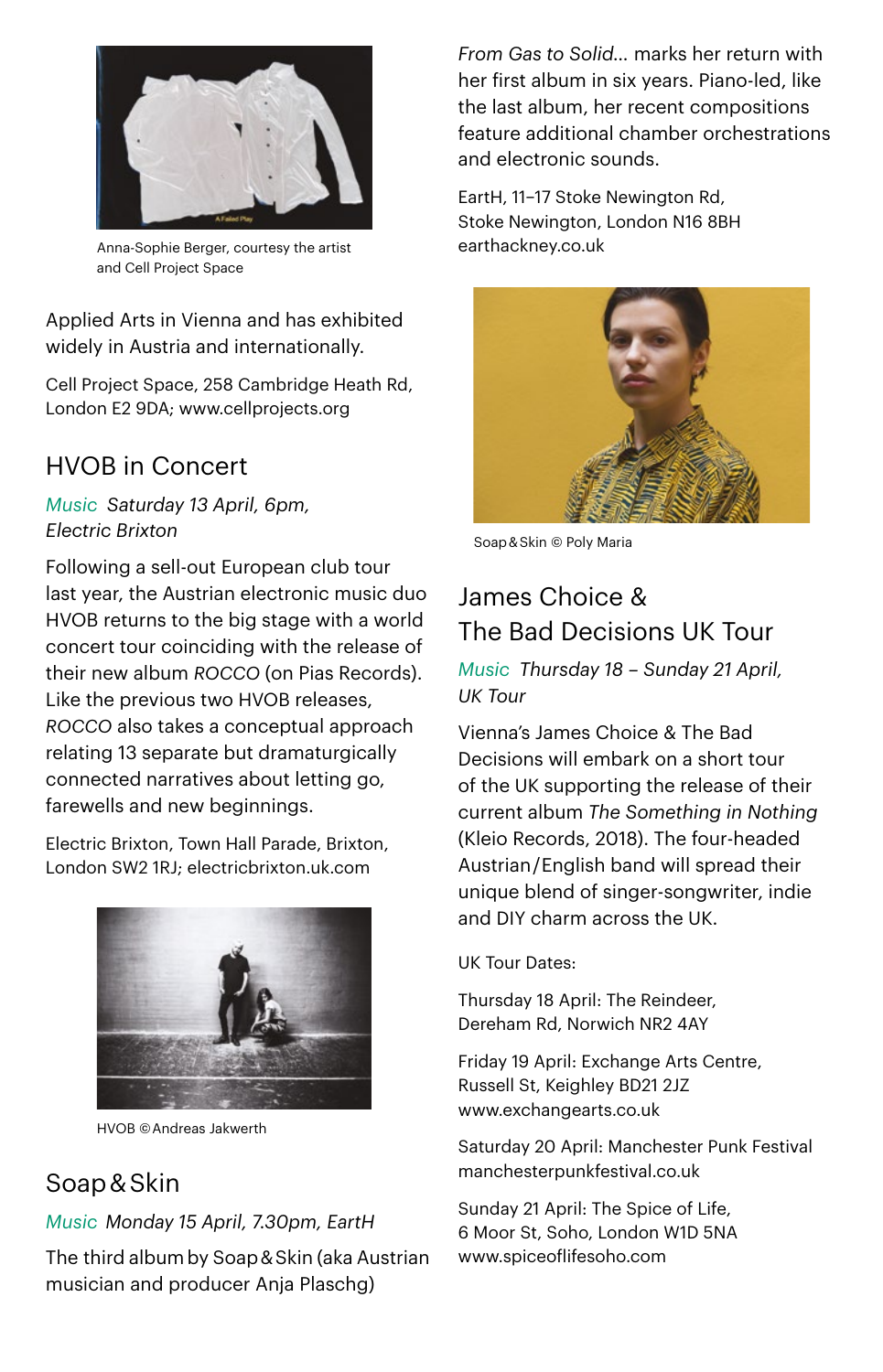

James Choice © Matthias Heschl

### Anita Bild, *A Cherry Dress*

#### *Literature Wednesday 24 April, 7pm, ACF London*

The turbulent life of Vienna-born dancer, singer, actress and writer Anita Bild mirrors 20th-century Vienna with its political and cultural high- and lowlights. Her son Peter Bild and Dr Irene Messinger – co-editors of *A Cherry Dress* – present readings from this fascinating personal memoir, written for Anita's family in London, where she settled after fleeing her Nazi-ruled homeland. A short performance of Viennese cabaret by Ursula Baumgartl and Dr Igor Kennaway accompany the evening.

### Making Theatre in Exile

#### *Theatre Tuesday 30 April, 6pm, The Senate Room*

Delving into a suitcase full of sketches, songs, letters and more, three actors of theatre group [Foreign Affairs] explore the notion of making theatre in exile and what that means today.

Set shortly before the outbreak of WWII, a group of exiled writers and actors from Nazi-occupied Austria starts a theatre in London. By rekindling their Viennese tradition of political cabaret, they plan to bring a beacon of light to the bleak lives of a traumatised community.

The Senate Room, First Floor, Senate House, Malet Street, London WC1E 7HU

#### ppdppdppbqbppdppbppp

May

### BODHI PROJECT Dance Company

*Dance Wednesday 1 & Friday 24 May, Leeds & London*

This spring, Salzburg's BODHI PROJECT returns to London and Leeds for this year's exchange programme. Together with UK-based postgraduate dance companies VERVE (Leeds) and EDge (London), BODHI PROJECT will present *No Human No Cry!*  and *All I know of which I am not thinking* and give an interesting insight into their artistic worlds.

[www.bodhiproject.at](http://www.bodhiproject.at/)

Wednesday 1 May, Riley Theatre, 98 Chapeltown Road, Leeds LS7 4BH [www.nscd.ac.uk/riley-theatre](http://www.nscd.ac.uk/riley-theatre) 

Friday 24 May, The Place, Robin Howard Theatre, 17 Duke's Road, London WC1H 9PY [www.theplace.org.uk](http://www.theplace.org.uk) 



BODHI Project © Francesco Scavetta

### Illuminations VI

#### *Literature Thursday 2 May, 7pm, ACF London*

The bonds between the literary communities of Austria and the UK were forged deeply in the shadow of WWII but existed, palpably, in the years before and after. Many of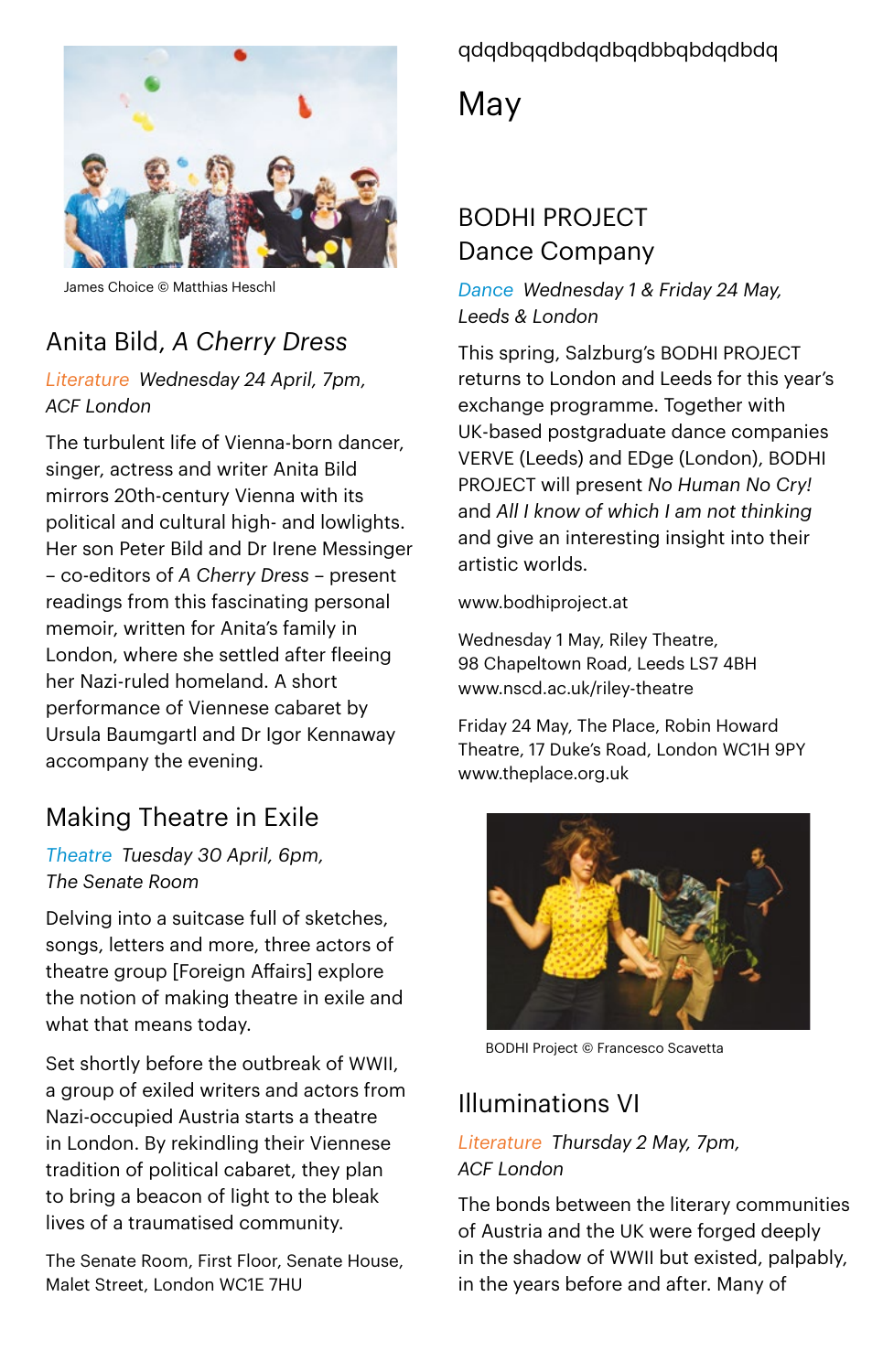Austria's most considerable and original authors chose the UK as their new home throughout the last century and this event celebrates those writers.

Seven contemporary artists will be asked to respond to the lives and works of Erich Fried, Mela Hartwig, Alfred Marnau, Theodor Kramer, Franz Baermann Steiner, Stella Rotenberg and HG Adler. Featuring Dominic Jaeckle, Andrea Capovilla, SJ Fowler, Stephen Watts and more to be announced.

[www.theenemiesproject.com/illuminations](http://www.theenemiesproject.com/illuminations)

### WriteAUT Literature Competition 2019: Prize Giving Ceremony and Reading

#### *Literature Friday 3 May, 2pm, ACF London*

WriteAUT, a collaboration between Austrian lecturers at UK and Irish universities, invites students to address the life and work of Austrian female artists such as Emilie Flöge, Alma Mahler-Werfel, Ingeborg Bachmann, Christine Nöstlinger, VALIE EXPORT and Soap & Skin. At the ceremony the two overall winners will be announced and excerpts from their texts will be read.

### Gwendolyn

*Film Friday 3 May, 8.15pm, Close-Up Film Centre*

Gwendolyn Leick, the London-based Austrian protagonist of Ruth Kaaserer's latest film, is in her mid-sixties, barely weighs 52kg and is a three-time world champion in weightlifting. The film documents her return to training following a cancer diagnosis. Rather than rest, Gwendolyn fights the cancer lifting heavy weights in an East London gym as she prepares for the European Weightlifting Championships in Azerbaijan.

Austria, 2017, 85min, English, French, Portuguese, Azeri, Turkish with English subtitles, directed by Ruth Kaaserer

Close-Up Film Centre, 97 Sclater St, London E1 6HR; www.closeupfilmcentre.com

### Thomas Renoldner at Flatpack Festival

#### *Film Visual Arts Saturday 4 May, Flatpack Festival, Birmingham*

Thomas Renoldner's new film *Don't Know What* will have its UK premiere in the Flatpack Festival Short Film Competition. The festival runs Tuesday 30 April – Sunday 5 May at various venues in Birmingham.

[flatpackfestival.org.uk](https://flatpackfestival.org.uk/)



Still from the film *Gwendolyn*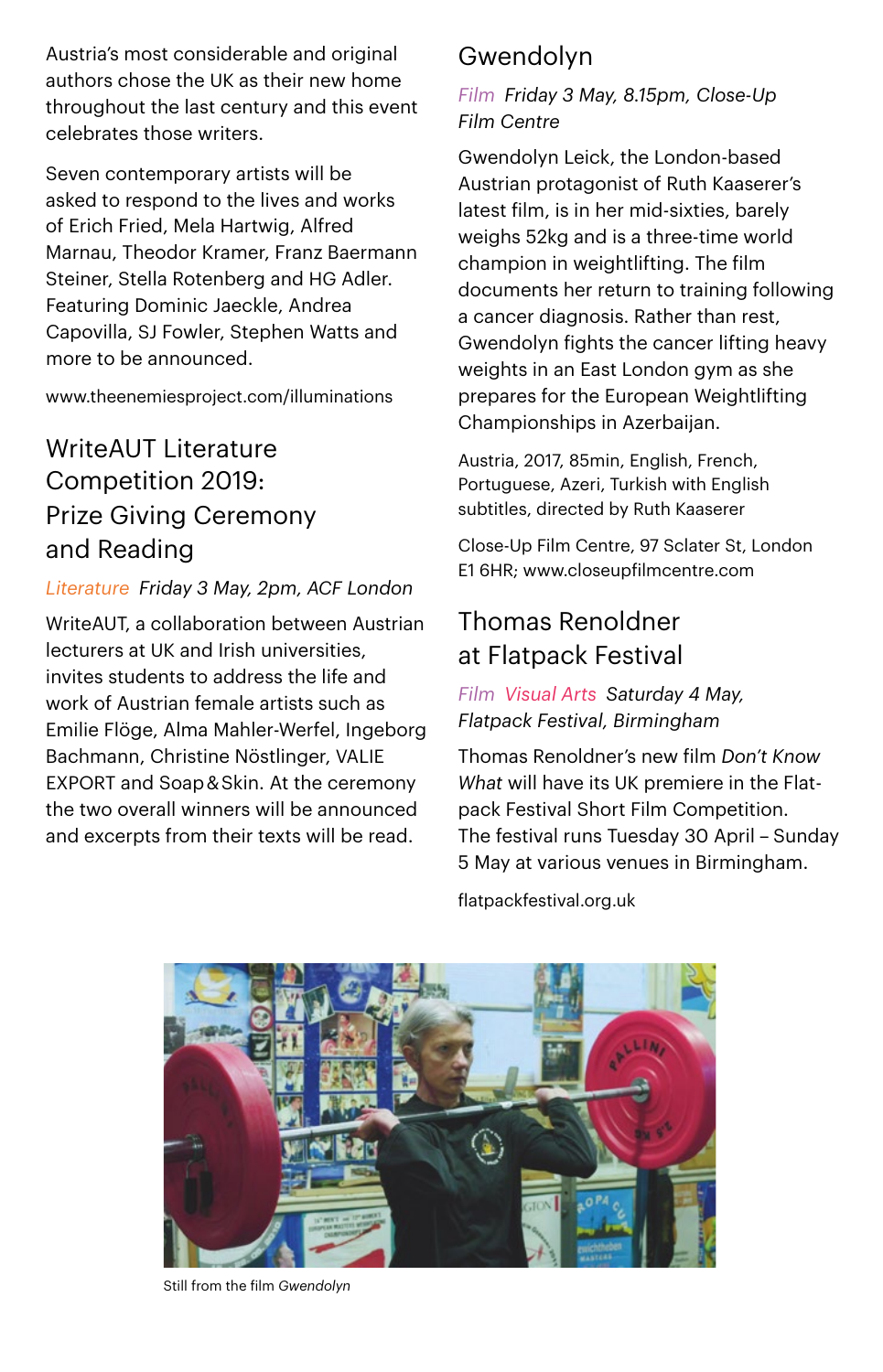

5k HD © Ingo Pertramer

### 5K HD

#### *Music Wednesday 8 May, Hackney Empire*

Austrian avant-garde ensemble 5K HD move fluently through jazz, dubstep, breakbeats, funk, pop and even progressive rock sounds. Their singer Mira Lu Kovacs is regarded as one of the most expressive voices in the scene. 5K HD released their debut *And To In A* to international critical acclaim, followed by lauded performances and sold-out shows all over Europe.

Hackney Empire, 291 Mare Street, London E8 1EJ; [hackneyempire.co.uk](https://hackneyempire.co.uk) 

### Transnational Spaces in Literature

*Literature Wednesday 8 May, 7pm, ACF London*

This event brings together two writers whose works are inspired by the area around Lake Constance (Bodensee), which encompasses parts of Austria, Germany and Switzerland, and which has long been perceived as a transnational cultural space. Alissa Walser will read from *Am Anfang war die Nacht Musik* (2010), which tells the story of the enigmatic healer Franz Mesmer. Verena Roßbacher will read from *Ich war Diener im Hause Hobbs* (2018), a gripping story told through the untrustworthy eyes of a butler.

The readings will be in German and English and followed by a Q & A. The reading is part of the Bodensee conference (8 – 10 May 2019) at the University of London.

[modernlanguages.sas.ac.uk/events/event/19275](https://modernlanguages.sas.ac.uk/events/event/19275) 

### Austrian Acts at the Great Escape Festival

#### *Music Thursday 9 – Saturday 11 May, Brighton*

Austrian bands 5K HD and Petrol Girls have been invited to perform at this year's Great Escape Festival. Fresh and colourful Austrian avant-garde supergroup 5K HD are partly acoustic, partly electronic without ever losing sight of their pop sensibility. Petrol Girls, originally formed in London, are a feminist post-hardcore punk band with members from Austria, Lithuania and the UK.

[greatescapefestival.com](http://greatescapefestival.com) 

### Our Way[s] of Life

*Visual Arts Exhibition opening: Tuesday 14 May, 6.30 – 8.30pm*

*Exhibition continues until Friday 19 July*

The ACF London, in partnership with Central Saint Martins and the Academy of Fine Arts Vienna, presents *Our Way[s] of Life,* an exhibition set against a Europe-wide backdrop of resurgent populist sentiment, nationalist politics and far-right movements. The exhibition features recent graduates from the Academy of Fine Arts Vienna, alongside UK-based artists, whose work explores the deployment of identity in modern political warfare, from traditional communities to cultural histories and family. Each artist acknowledges a unified European character, despite growing division.

Featuring: Albin Bergström, Alexandra Wanderer, Ann Muller, Calvin Z. Laing, Catharina Bond, Gašper Kunšič, Julien Segarra, LA GEORGETTA, Lukas Janitsch and Rosie McGinn. Curated by Elliott Burns and Pita Arreola Burns.

### Those Goddamn Hippies

*Music Friday 17 May, 6.10pm, FOCUS Wales*

Those Goddamn Hippies is a musical collaboration between British singer and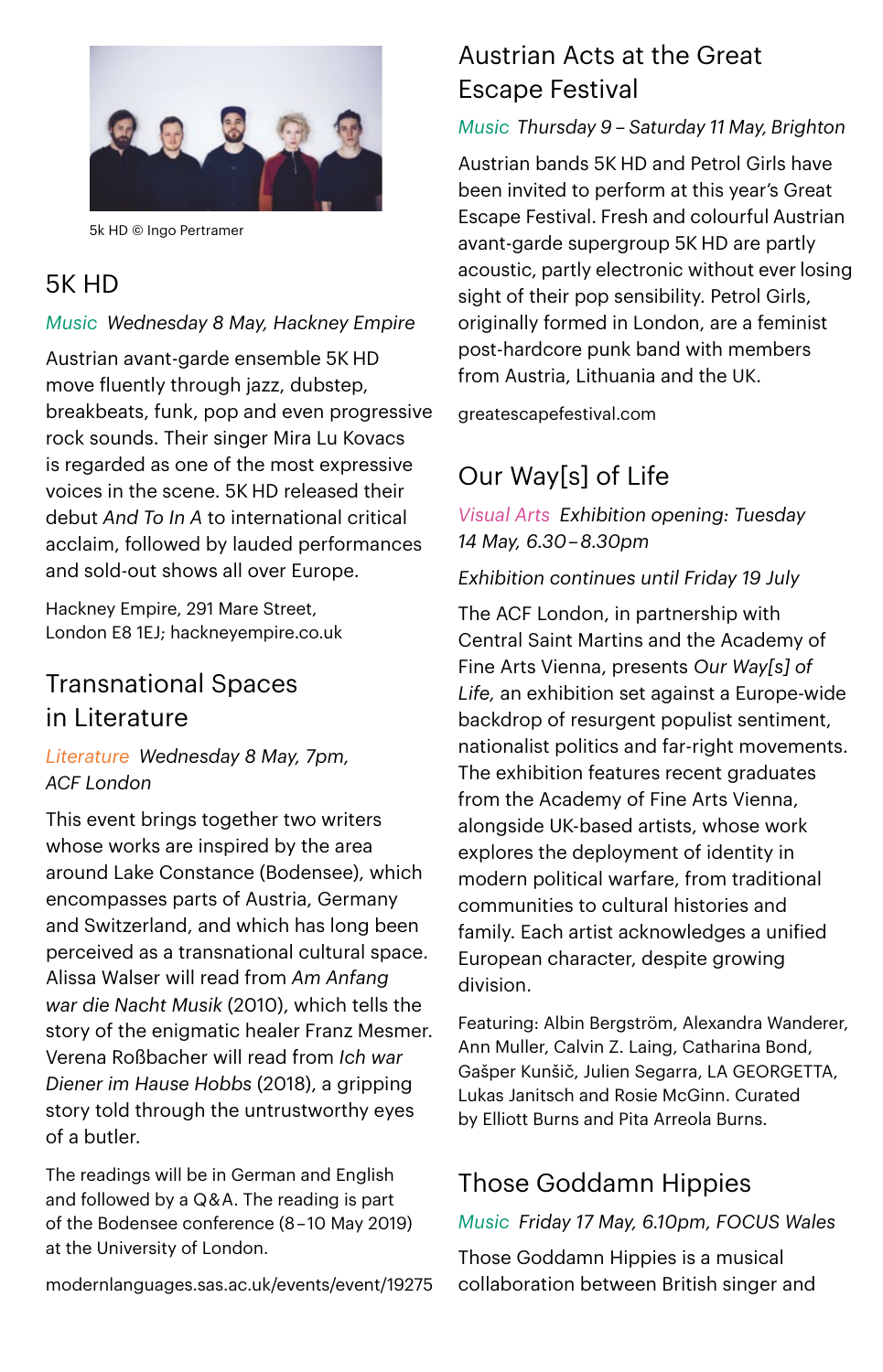

Honey & Bunny © Sebastian Arlamovsky

multi-instrumentalist Tom Marsh and the Austrian guitarist / musician Mike Seidl. Their music is an elegant mix of electric and acoustic elements combined with singer-songwriter attitude.

FOCUS Wales: International Showcase Festival, 16 – 18 May 2019, Wrexham, Wales [www.focuswales.com](http://www.focuswales.com) 

### FOOD: Bigger than the Plate

*Visual Arts Sunday 19 May – Sunday 20 October, V&A Museum*

From gastronomic experiments to urban farming, this exhibition brings together the politics and pleasure of food to ask how the collective choices we make can lead to a more sustainable, just and delicious food future. Austrian duo Honey & Bunny (Sonja Stummerer & Martin Hablesreiter) will present a video, filmed at the V&A, which engages with the culture of dining, sustainability and the collection of the V & A itself.

V& A Museum, Cromwell Road, London SW7 2RL; [www.vam.ac.uk](http://www.vam.ac.uk) 

### Diary of an Expat

*Theatre Monday 20 May, 7pm, ACF London*

Directed by Austrian Katharina Reinthaller, *Diary of an Expat* tells the comic story of

the encounter between Cecilia, a modern migrant, and London, a contemporary El Dorado, craved by generations of young Europeans. Arriving in the UK nine years ago, with a suitcase full of hopes and dreams (and homemade pasta), Cecilia's mission begins: to become British while remaining deeply Italian. But hundreds of dubious jobs and weird encounters later, Cecilia finds herself among the chaos of Brexit, as the walls of multi-ethnic, glamorous London crumble around her.

### Why Life is Worth Living: Friedl Kubelka vom Gröller

#### *Film Visual Arts Literature Wednesday 29 May, 8.20pm, BFI London*

Making a very rare UK appearance, renowned Austrian avant-garde photographer and filmmaker Friedl Kubelka vom Gröller will personally present a selection of her carefully observed documentary portrait films made between 1969 and 2018. She is joined by Dietmar Schwärzler, Austrian artist, film distributor and editor of the new book *Friedl Kubelka vom Gröller. One Is Not Enough. Photography & Film II* (Buchverlag Walther König & Index 2018).

BFI London, Southbank, Belvedere Rd, Lambeth, London SE1 8XT; [www.bfi.org.uk](https://www.bfi.org.uk/)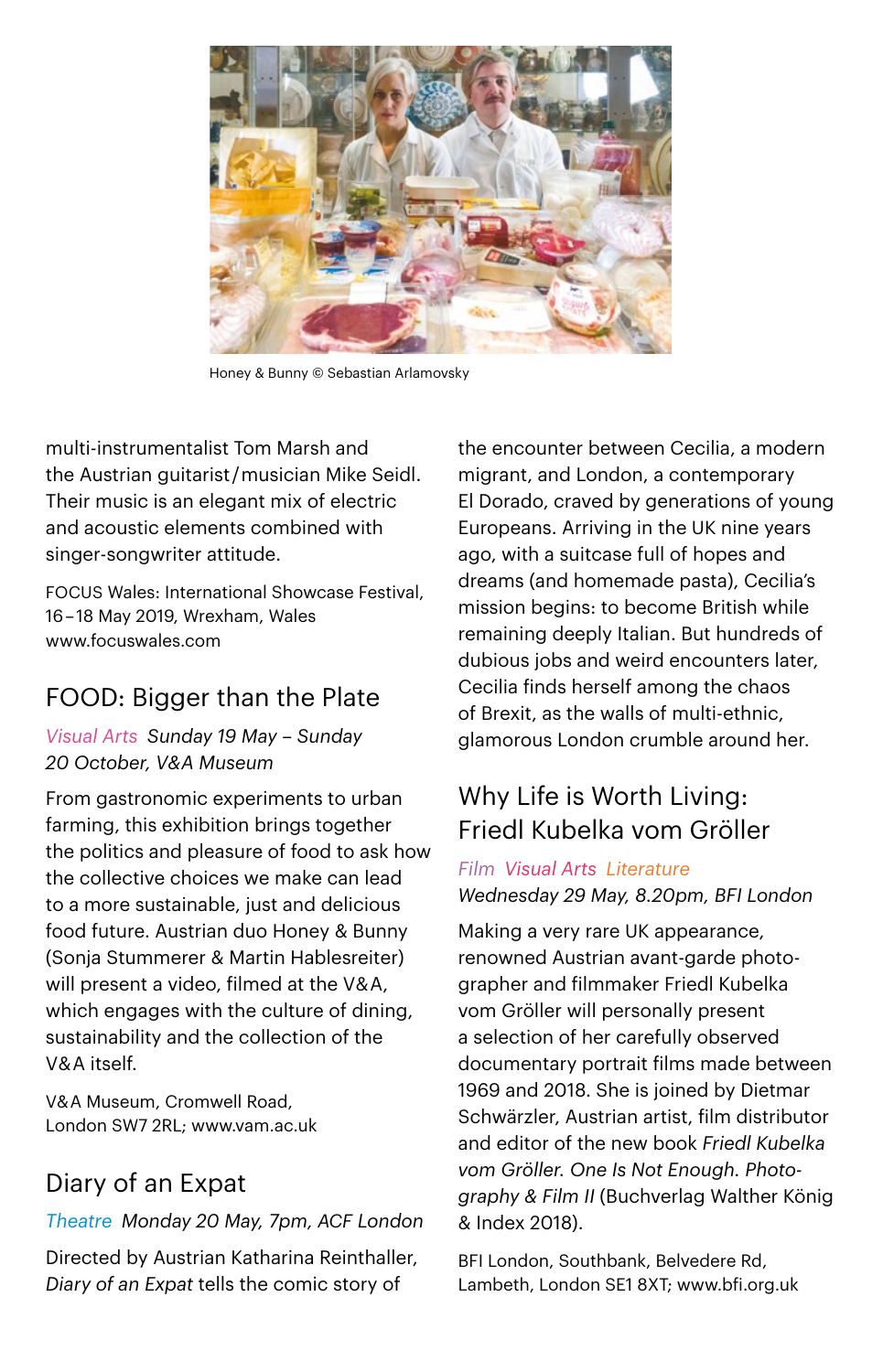## **CineClub**

In 2019 CineClub investigates the relationship between Austrian cinema and genre. We continue in the spring with a closer look at Austrian historical period dramas from the silent era to current festival highlights.

### CineConcert: Sodom and Gomorrah: The Legend of Sin and Punishment

#### *Tuesday 2 April, 7pm, ACF London*

For this silent epic Vienna's Laaer Berg area served as the biblical backdrop as set constructions were far too extensive for the Sievering and Rosenhügel Studios. The film is still considered the largest and most expensive production ever undertaken in Austria.

Austria, 1922, 180min, directed by Michael Curtiz (Mihaly Kertész)



Still from the film *Angelo*

### Angelo

#### *Thursday 11 April, 7pm, ACF London*

In his second feature film Austrian director Markus Schleinzer tells the life story of an African slave, Angelo Soliman, who was integrated into 18th-century Viennese aristocracy. The film is both formally stunning and politically seething.

Austria, Luxembourg, 2018, 111min, German / French with English subtitles, directed by Michael Schleinzer



Still from the film *Licht*

### The White Ribbon

#### *Tuesday 23 April, 7pm, ACF London*

Michael Haneke's Palme d'Or-winning film darkly depicts society and family in a northern German village just before World War I.

Germany, Austria, France & Italy, 2009, 144min, German, Italian and Polish with English subtitles, directed by Michael Haneke

### Licht (Mademoiselle Paradis)

#### *Thursday 16 May, 7pm, ACF London*

This period drama, situated in 18th-century Vienna, tells the story of Maria Theresia von Paradis, a blind pianist and contemporary of Mozart.

Austria, Germany, 2017, 97min, German / French with English subtitles, directed by Barbara Albert

### Mozart

#### *Thursday 23 May, 7pm, ACF London*

This lavish costume drama was entered into the 1956 Cannes Film Festival. The plot explores the mental state of Mozart, played by Oskar Werner, during production of his final opera *Die Zauberflöte*.

Austria, 1955, 100min, German with English subtitles, directed by Karl Hartl

### Amour Fou

#### *Thursday 30 May, 7pm, ACF London*

Set in Berlin during the Romantic Era, Jessica Hausner's accomplished costume drama is based on the life and death of the 19th-century author Heinrich von Kleist.

Austria, 2014, 95min, German with English subtitles, directed by Jessica Hausner